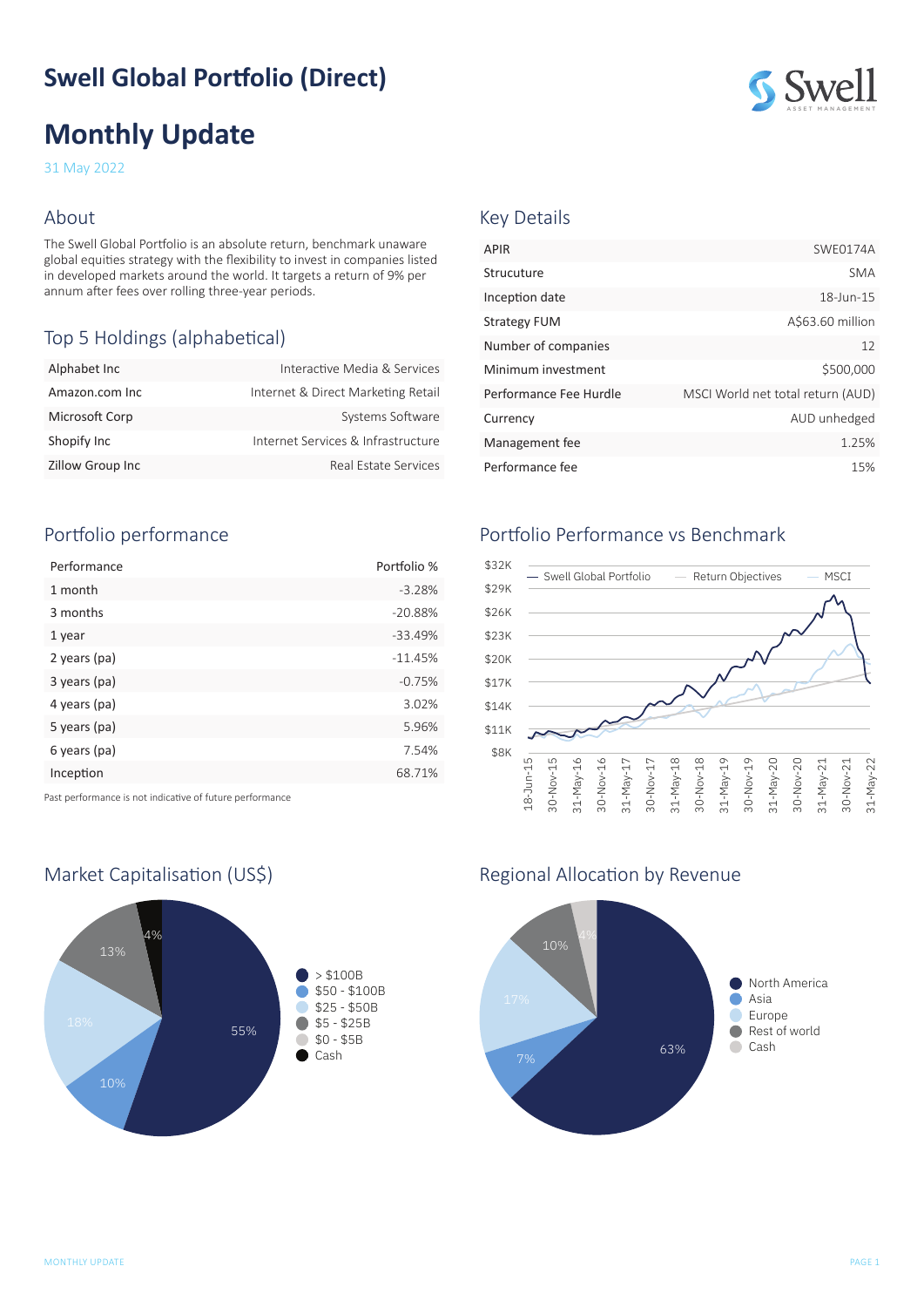#### Top contributors this month \*

#### Zillow Group

Zillow reported strong first quarter results on May 5, with consolidated revenue up 250% year on year to \$4.3 billion, well ahead of market expectations. The result was largely driven by Homes segment revenue of \$3.7 billion as the iBuying wind-down continued to progress faster than anticipated. Zillow expects the sale of remaining inventory (around 1,300 homes) to be substantially complete next quarter, with a small quantity carrying through into early Q3.

The core IMT segment reported \$490 million in revenue, up 10% YoY, and an EBITDA margin of 43%, despite softer housing conditions toward the end of the quarter. The company is developing its product offering, confirming progress in its five key growth pillars – touring, financing, seller services, partner network and service integration. Zillow is expected to increase customer transactions and revenue per customer transaction as the company strives to reach its 2025 target of 6% market share of home transactions.

Zillow is well-positioned for anticipated headwinds and softer macro conditions, with its robust balance sheet and strong net cash position of \$2.1 billion. During the Q1 earnings call management announced a \$1 billion share repurchase program to return excess capital to shareholders, in addition to the \$750 million repurchase program announced in December 2021, of which \$100 million remains outstanding.

#### Netflix

The first volume of season four of Netflix's hit series Stranger Things was released on May 27, creating the biggest opening weekend for an English language series on Netflix, with a record-breaking 287 million hours viewed. To celebrate the return of the series, Netflix created immense visual exhibitions and light shows through 15 global landmarks including New York's Empire State Building, Wawel Castle in Poland and Australia's Bondi Beach. The [larger-than-life rifts](https://about.netflix.com/en/news/stranger-things-4-rifts-take-over-global-landmarks) take fans inside the alternate universe of the series. Netflix leverages these inperson experiences to both attract new audiences and promote deeper engagement with existing fans.

Netflix wrapped its biggest live, in-person event 'Netflix Is a Joke: The Festival' on May 10. The 9-day festival, the largest in the US, included shows from some of the world's best comedians. More than 300 performed at venues throughout Los Angeles during the event, and the best of the shows will be streamed in coming months. Since Netflix's first stand up special in 2012, it has continued to provide new and established comedians with access to a large and engaged audience base.

#### Booking Holdings

Booking Holding's APAC-focused online travel agency, Agoda, announced a partnership with Visa to offer payment by interest-free credit card instalments. Currently available in Malaysia, Agoda will progressively roll out the offering regionwide to Australia, Hong Kong, Singapore and more. CEO Thi-Mai-Linh Bui said "We are happy to be working with a global leader like Visa to empower travellers who might have previously found it inconvenient to pay for their booking in one lump sum, to spread their purchases over multiple payments – allowing for greater flexibility and peace of mind".

Mastercard Economics Institute released 'Travel 2022: Trends and Transitions' which found both domestic and international travel were returning to pre-pandemic levels. Global leisure flight bookings have surpassed 2019 levels by 25% while business flight bookings exceeded pre-pandemic levels for the first time in March. The global return to office and easing pandemic related restrictions are key drivers fuelling growing travel demand.

# Bottom contributors this month \*

#### Block

Block held its investor day on May 18, the first in five years, and the management team took the opportunity to update investors on future targets as well as new products and services since the last investor day. Some of the highlights were that Block's addressable market based on gross profit has increased to \$120 billion for the merchant focused

Square's strategic priorities include growing omnichannel by improving connections between analogue and digital channels, growing globally by expanding the number of products and services in markets where Block already operates, and growing relationships with larger merchants. Larger merchants typically use many more products than smaller merchants, which, together with their larger transaction volumes makes them a valuable target market.

On the Cash App side, management stated the product creates increasing engagement with each new feature added, and they believe new features such as Cash App pay will enable the monetisation of flows that stay in the ecosystem as opposed to just inflows and outflows. 15 million users were added to Cash App in the quarter ending March 31.

Discussing Afterpay, management emphasised the low-risk economics of the portfolio, with an average transaction size of \$117 and a risk loss ratio of 1.1%. They also gave an update on integration efforts, confirming Afterpay Shop and account management will be integrated directly into Cash App. With the release of a new single global API, Square sellers will be able to easily integrate Afterpay, which should drive uptake within the existing merchant base and be an appealing benefit to new merchants.

#### **Shopify**

Shopify introduced a new marketing tool, Shopify Audiences, to help independent merchants reach new customers more effectively in response to the rapidly changing digital environment that has made advertising more difficult and expensive. The tool taps into the collective power of Shopify's platform to help merchants find new customers who have high purchase intent. Shopify Plus merchants can use the Audiences tool with advertising networks of choice. This includes Facebook and Instagram at launch and will later extend to platforms such as TikTok, Snap, Pinterest, Microsoft Advertising, Criteo, and others. In addition, Shopify Audiences gives merchants audiencelevel measurement, providing transparent, unique and granular insights to help merchants more efficiently allocate advertising spend.

The latest Adobe Digital Price Index report found price increases for online shopping products are showing early signs of slowing. In April 2022, online prices were down 0.5% from March, but still 2.9% higher than April 2021 and 10 of the 18 categories Adobe tracks online saw monthly price decreases between March and April. Adobe also found online consumer spending in April was \$77.8 billion, down 6.8% on the March figure of \$83.1 billion.

#### Amazon

Amazon Elastic Compute Cloud (Amazon EC2) C7g instances were released on AWS in May. They enable a wide range of computeintensive workloads to run more efficiently, and offer 25% better performance than the previous C6g instances. Announcing the release David Brown, Vice President of Amazon EC2 at AWS, said "Customers of all sizes are seeing significant performance gains and cost savings using AWS Graviton-based instances. Since we own the end-to-end chip development process, we're able to innovate and deliver new instances to customers faster."

Amazon announced the next generation of its popular tablet, Fire 7 and Fire 7 Kids, will be faster than previous models, with 40% longer battery life. The Fire 7 Kids ships with a protective case, two year warranty and one year subscription to Amazon Kids+, an add free service offering entertainment, books, games and videos. Amazon holds around 4% of the global tablet market.

A number of social initiatives were announced in May. Amazon pledged another \$2.2 million to help students in underserved communities in the Puget Sound region where it is headquartered, bringing its total donation to the project to \$8 million. The company committed \$10.6 million to create 130 affordable homes and expand social services in Nashville, bringing its total commitment to affordable housing to nearly \$100 million. It is also doubling the size of its Global Disaster Relief hub in Atlanta to help communities affected by natural disasters in preparation for the 2022 hurricane season.